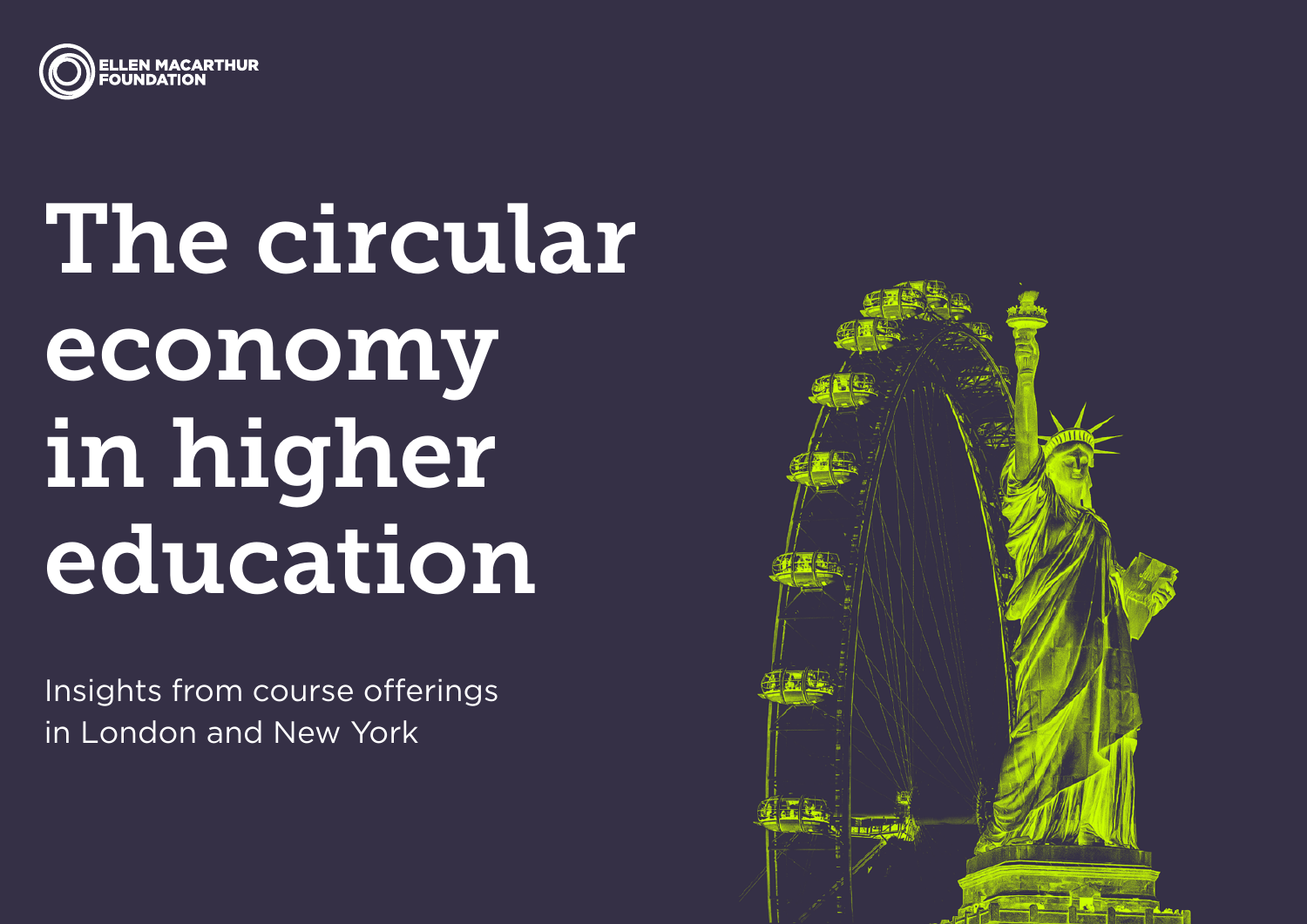### ABOUT THE REPORT

**The circular economy model is becoming increasingly recognised globally as a systemic shift necessary to tackle global challenges such as climate change, waste and pollution, and biodiversity loss, while creating a resilient, regenerative, and distributive economy that can be sustained in the long term.** 

**The circular economy is a mindset, a systems approach to solving some of the world's largest problems. It is imperative for students to learn about the circular economy, so they can apply this mindset to problem solving in their vocation, whether as future designers, business leaders, policy makers, or other professions.**

Circular economy course offerings in higher education have been steadily growing since the Ellen MacArthur Foundation (the Foundation) first published a [study](https://emf.thirdlight.com/link/h60kv7eqgix-2703o4/@/preview/1?o) in 2018 which mapped circular economy courses in higher education globally. 138 higher education institutions were identified that offered circular economy courses.

Since then, the Foundation has strategically partnered with cities including [London,](https://ellenmacarthurfoundation.org/news/london-joins-the-foundation-as-a-strategic-partner-city) [São Paulo](https://ellenmacarthurfoundation.org/news/the-foundation-welcomes-sao-paulo-as-a-strategic-partner-city#:~:text=We%20are%20pleased%20to%20announce,Foundation%20as%20a%20Strategic%20Partner.&text=The%20partnership%20builds%20on%20a,Sustainable%20Development%20Goals%20(SDGs).) and [New York](https://ellenmacarthurfoundation.org/news/new-york-joins-the-foundation-as-a-strategic-partner-city), to drive circular economy demonstration at the city level.

The [direction of travel](https://ellenmacarthurfoundation.org/articles/circular-economy-direction-of-travel-statement-for-londons-higher-education) for higher education institutions to accelerate the transition to a circular economy in cities focuses on five drivers:

- 1. Teaching the circular economy, so that every student engages with the circular economy when they choose to study at an institution in their city
- 2. Applied research that supports the circular ambitions of businesses within the city
- **3.** Campus management that enables institutions to be circular in their operations
- 4. Student-led initiatives that empower students to drive forward circular economy activities both on and off campus within the city
- **5.** Leadership and influence of faculty that inform business or government strategy

138

higher education institutions were identified in 2018 that offered circular economy courses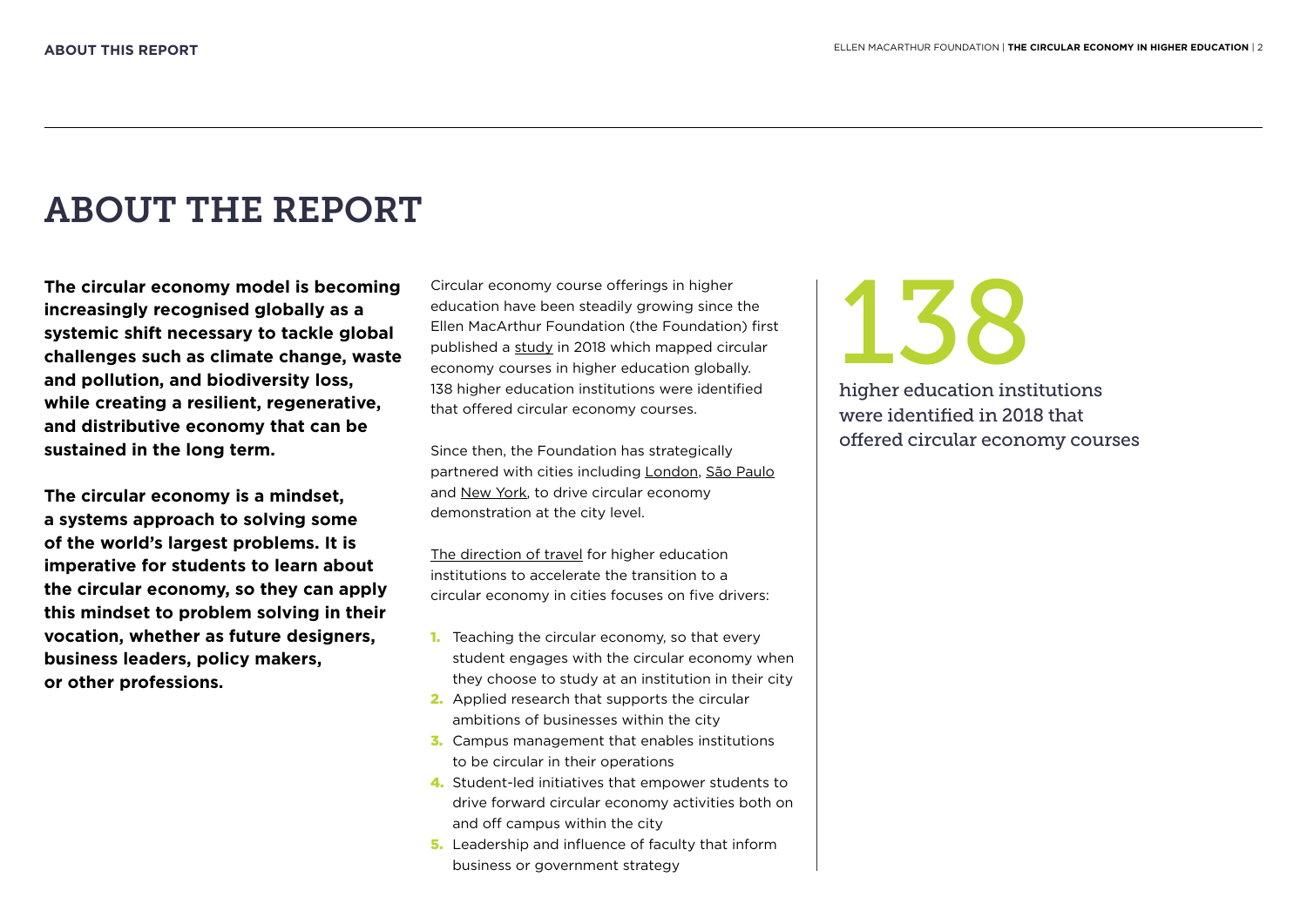*To assess the extent of circular economy learning offerings in London and New York-based higher education institutions, the Foundation worked with [Social Business Consulting](https://www.sbccornell.org/), a student-run social impact consultancy at Cornell University, New York.* 

*This is a summary of the key takeaways identified in the student's research, read the full report [here](https://emf.thirdlight.com/link/99ebj9y2329d-qtuntt/@/preview/1?o). In the study, 80 circular economy courses (undergraduate and postgraduate) were analysed from universities based in London (37 courses) and New York (43 courses). In contrast to the 2018 study, courses identified did not have to explicitly mention circular economy in their title or description; rather, a broader set of related terms were included. Additionally, learning opportunities beyond the classroom such as research projects and workshops, were taken into consideration.*

*The courses were evaluated across three categories:*

- *1. Circular economy verticals design, fashion, finance, food, plastics, circular business models*
- *2. Elements of the technical cycle of the butterfly diagram (fig 1) – share, maintain, and prolong, reuse and redistribute, refurbish and remanufacture, and recycle*
- *3. Elements of the biological cycle of the butterfly diagram (fig 1) – cascades, regeneration, biochemical feedstock, farming/collection, renewable energy*



SOURCE: Ellen MacArthur Foundation Circular economy systems diagram (February 2019) www.ellenmacarthurfoundation.org | Drawing based on Braungart & McDonough,Cradle to Cradle (C2C)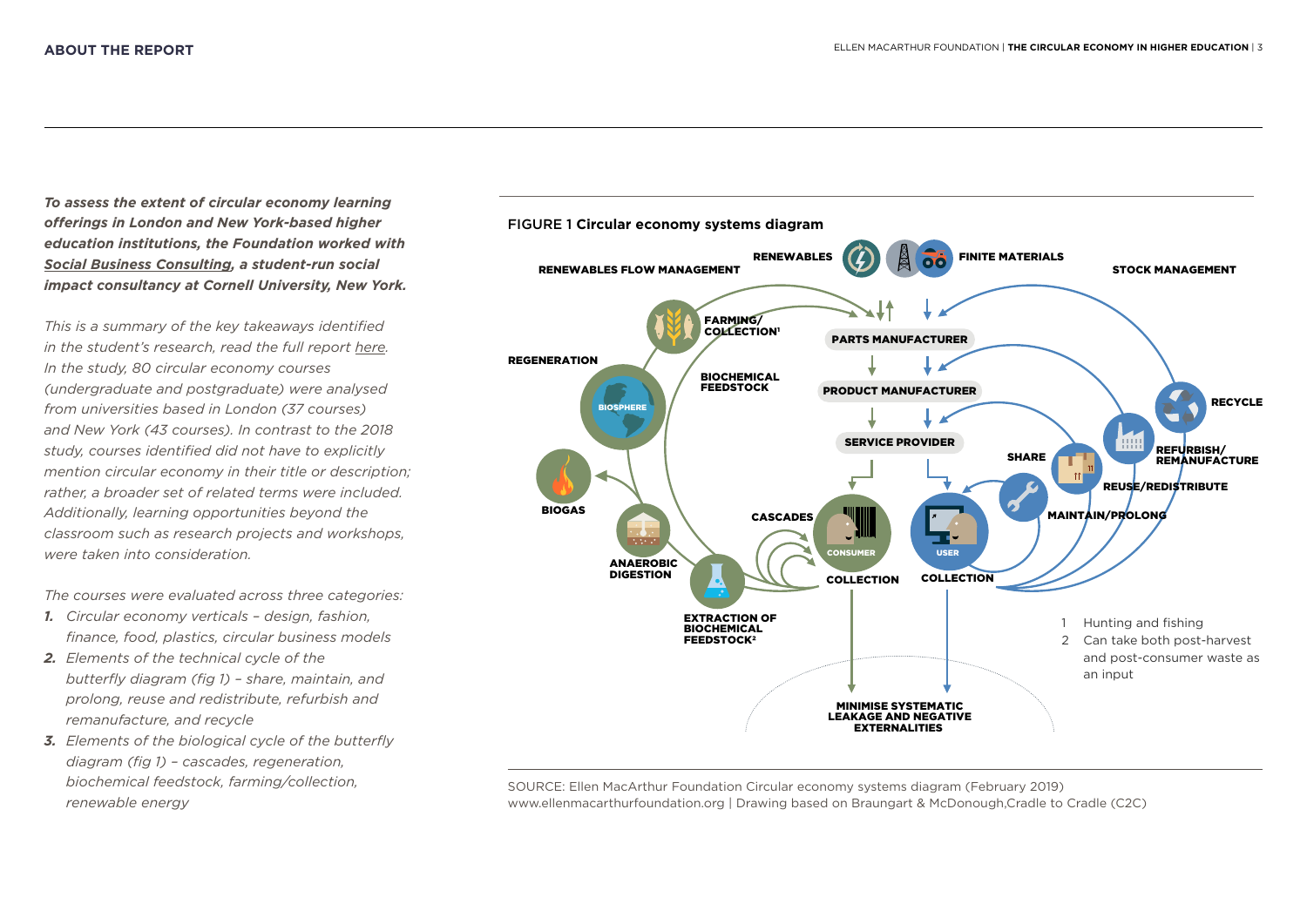## KEY TAKEAWAYS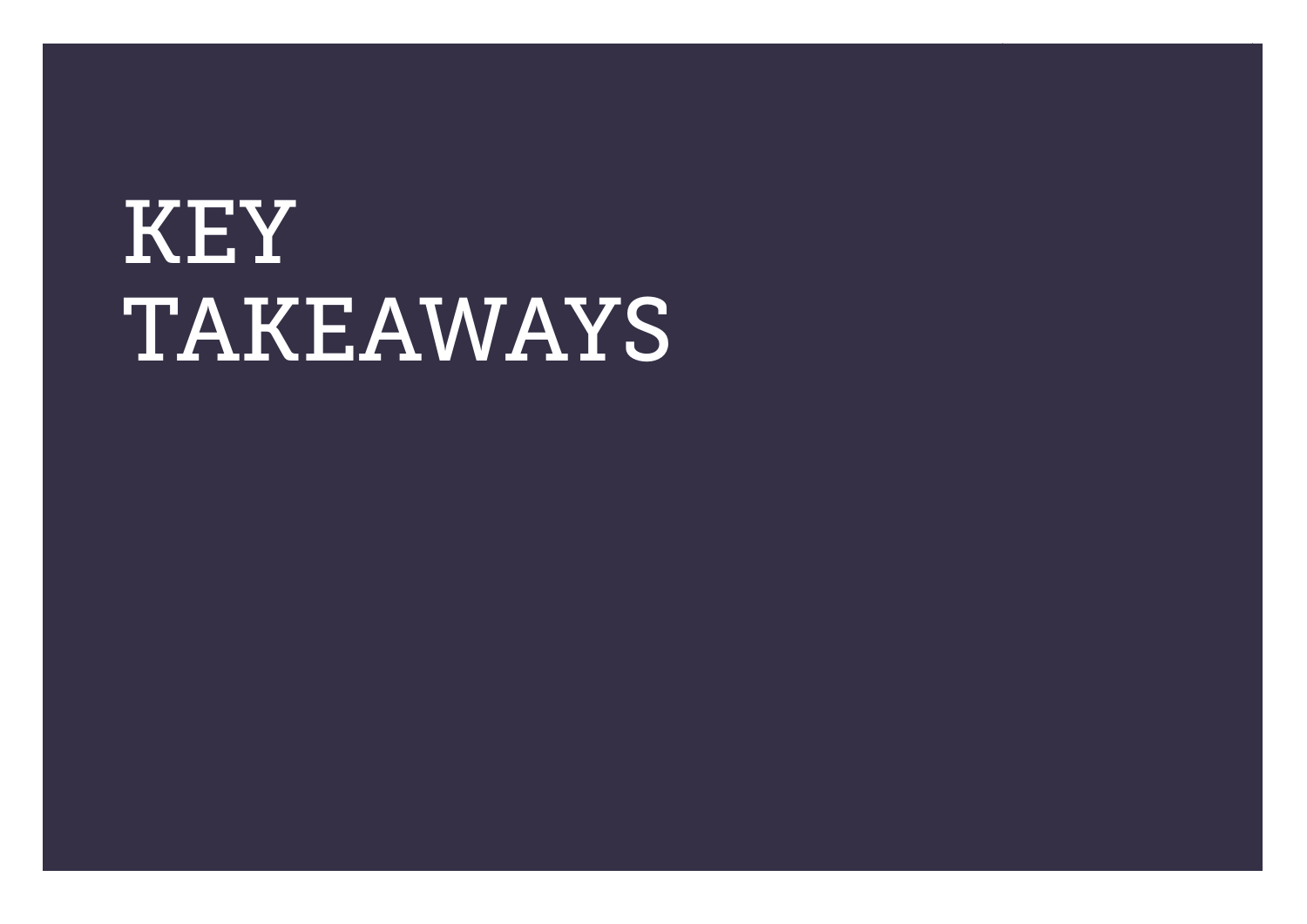

## There are more circular economy learning offerings and research projects that focus on elements of the technical cycle than the biological cycle

This is not surprising considering the courses surveyed fell mostly under design, circular business models, plastics, finance, and fashion, with only 5% in food systems. Additionally, the elements of the technical cycle of the circular economy butterfly diagram are more developed concepts, with far more research and [case studies](https://ellenmacarthurfoundation.org/circular-example-collection) behind them, than those of the biological cycle. **At least one element of the technical cycle was covered in 90% of the courses surveyed, whereas less than 50% of courses surveyed covered one or more elements of the biological cycle.** Currently, aspects of the biological cycle, (such as anaerobic digestion, composting, restoration and farming etc.) are addressed more often through applied learning opportunities and student or campus activities, such as [Growhampton,](https://www.roehamptonstudent.com/growhampton/) the circular food project run by students at Roehampton university, London. Another example is the [Urban Farm Lab](https://steinhardt.nyu.edu/departments/nutrition-and-food-studies/department-labs/nyu-urban-farm-lab) at [NYU](https://ellenmacarthurfoundation.org/new-york-university), an outdoor classroom, research lab, and community farm, where students from the Department of Nutrition and Food Studies collaborate and learn how to grow, care for, and harvest seasonal edible crops in an urban environment.

There are clear future opportunities for research to further explore and identify courses which cover the biological side of the circular economy, whether it be food and farming, dietary health, chemistry and anaerobic digestion, habitat management, etc.

#### There is also an **opportunity to integrate more of the biological cycle into circular economy teaching**, such as making use of the Foundation's resources, reports and illustrative example case studies (eg. [regenerative farming in São Paulo\)](https://ellenmacarthurfoundation.org/circular-examples/connect-the-dots) . The Foundation's [Food Initiative](https://ellenmacarthurfoundation.org/topics/food/overview) outlines the circular economy vision for food systems, with case studies and [teaching resources](https://archive.ellenmacarthurfoundation.org/explore/food-cities-the-circular-economy) available. Recently the Foundation published a [new study d](https://emf.org/topics/biodiversity/overview)emonstrating how **the circular economy can play a fundamental role in halting and reversing biodiversity loss.**



At least one element of the technical cycle was covered in 90% of the courses surveyed, whereas less than 50% of courses surveyed covered one or more elements of the biological cycle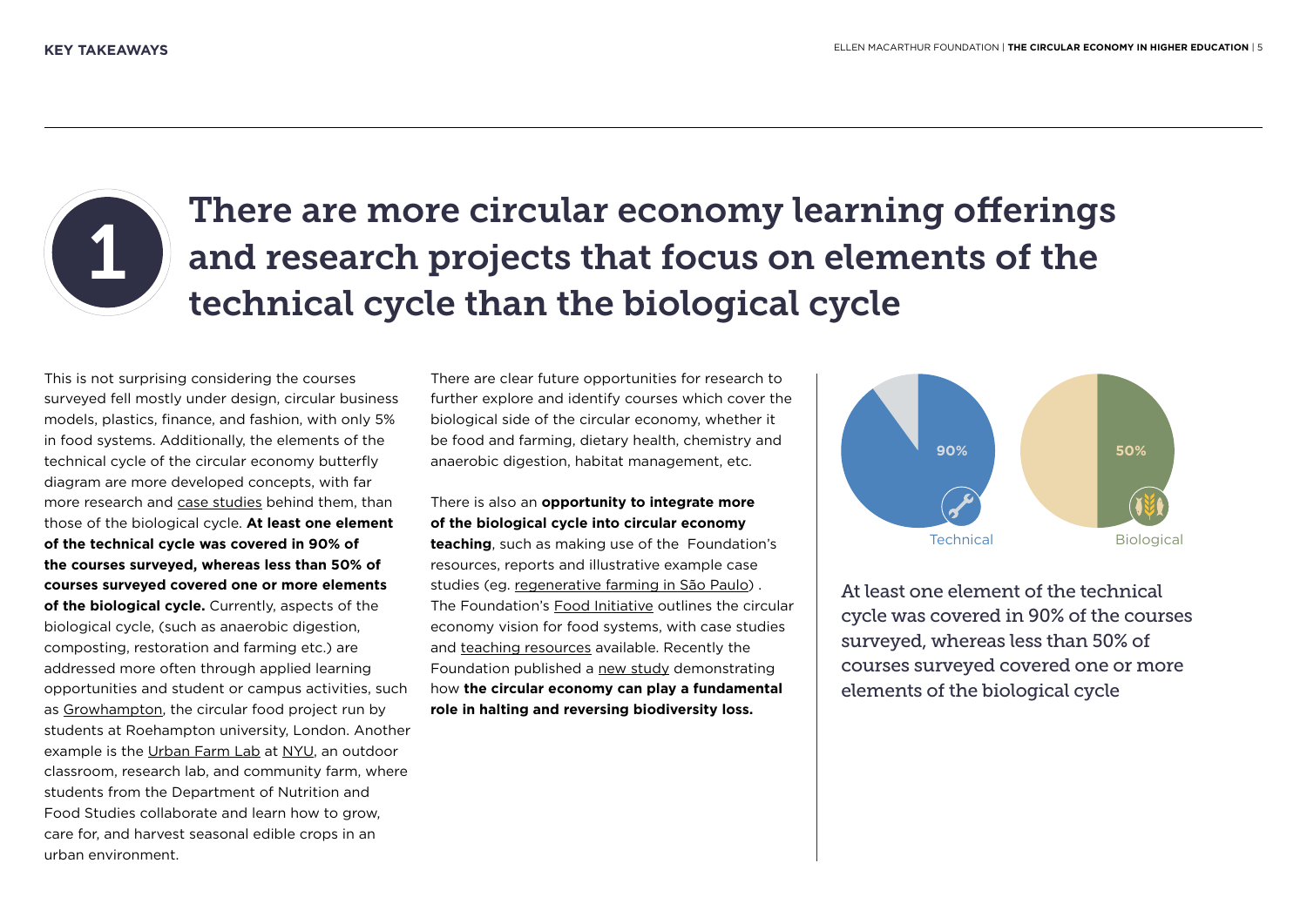

## There are more circular economy courses available to undergraduates in New York (18 of 37 courses) compared to London (3 of 34 courses)

These findings may partially reflect the key differences between the two regions' education systems. Students in North American universities are able to take a broader initial approach and select a range of courses and subjects in their first year of study, compared to British universities, which are highly specialised from year one, focussing usually on one subject area.

Universities in London are beginning to **leverage the opportunity of including circular economy in general curricula and via mandatory courses.** The [London School of Economics \(](https://ellenmacarthurfoundation.org/profiled-university-london-school-of-economics-and-political-science)LSE), for example, is developing a circular economy module to include in their [LSE100](https://info.lse.ac.uk/current-students/lse100) course taken by all firstyear students. Mandatory undergraduate courses such as this are an effective way to reach a larger number of students who study subjects in which the circular economy would be unlikely to feature. The Foundation advocates for more universities to provide undergraduate courses incorporating

the circular economy. Academics can refer to the Foundation's [Higher Education Resource](https://emf.thirdlight.com/link/mk4v9gsntsgm-63ocgv/@/preview/1?o) for suggestions on how to teach the circular economy to undergraduates, with guidance on how to begin embedding circular economy as part of their area of expertise and teaching.

One of the ambitions set out in the Foundation's [Direction of Travel](https://ellenmacarthurfoundation.org/articles/circular-economy-direction-of-travel-statement-for-londons-higher-education) for higher education is for all undergraduate and post-graduate students to have at least one learning touch point with the circular economy during their studies. All students will interact with material products during their education so it is important for them to understand the unsustainable linear system through which most products are created and wasted. It is equally **important for them to feel empowered with a solutions framework like the circular economy**, so that whether they go on to design, sell, or procure products in their careers, they can make better choices.

#### **COURSES AVAILABLE TO UNDERGRADUATES**

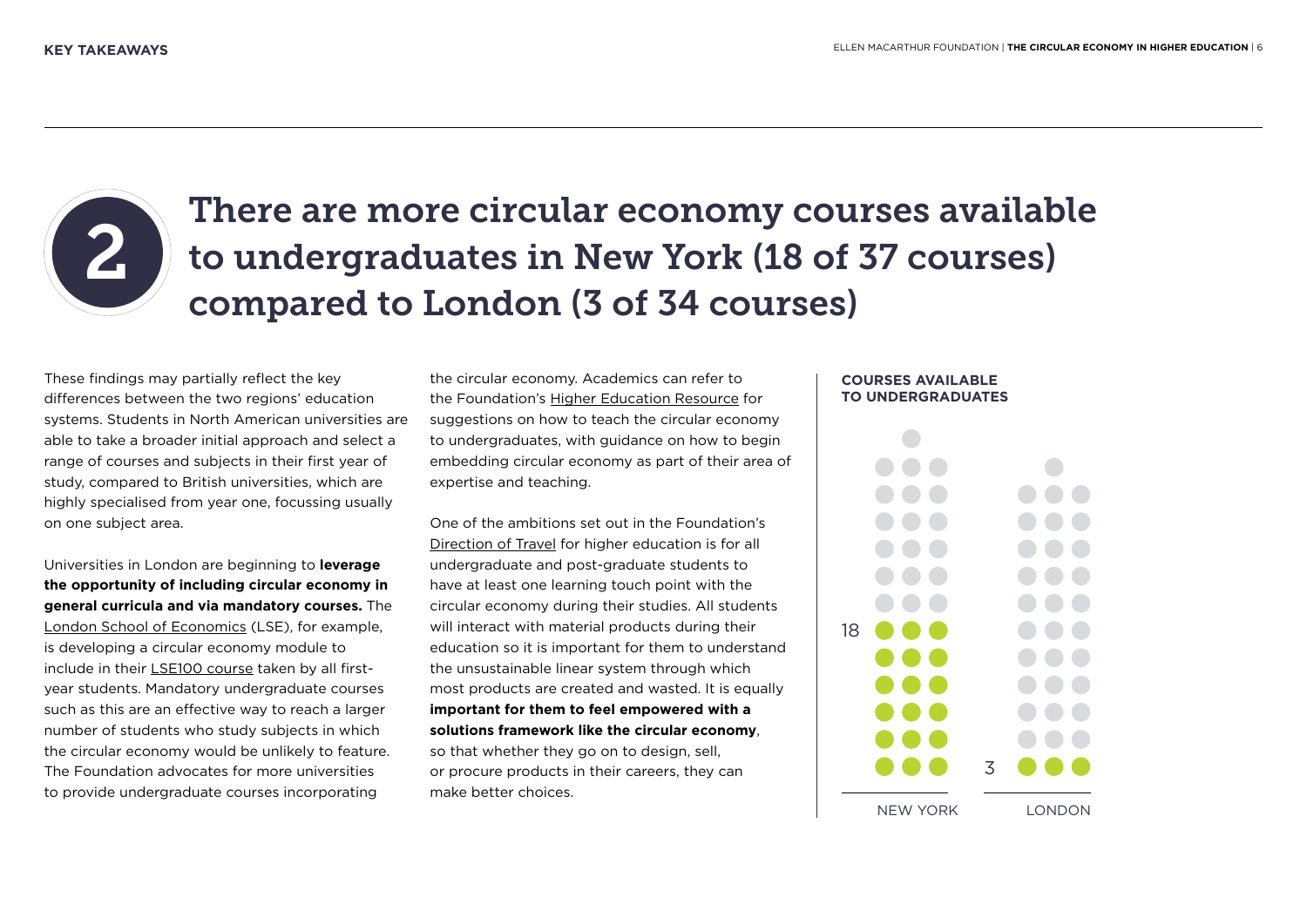

Applied learning methods are an effective way for more students to learn about the circular economy outside of the classroom and provide an opportunity to create positive impacts on campus and in the local community

**University campuses provide a great testing ground for circular economy interventions.** For example, in a campus' food system, anaerobic digesters and composters can be embedded on the campus (or taken off-site if space is an issue, for example at [Imperial College London\)](https://www.imperial.ac.uk/estates-facilities/buildings/services/waste-disposal/initiatives/food-waste-composting/), allowing for compostable food packaging to be used in canteens. The compost can then be used on campus allotments, growing fresh produce using regenerative practices for use in canteens.

**Change can also be led by students which becomes an empowering learning opportunity.**

At LSE, students from the [Sustainable Futures](https://www.sustainablefuturessocietylse.com/)  [Society](https://www.sustainablefuturessocietylse.com/) conducted research on plastic and food waste generated on their campus, and identified reduction solutions which the campus sustainability team welcomed and integrated into their strategy.

At [Barnard College](https://ellenmacarthurfoundation.org/barnard-college), New York, students led a survey to explore access to art supplies and materials and set up a social media group dedicated to exchange and reuse. Students from the Environmental Science department created waste management plans for the college, some of which have been successfully implemented. These practices lead to waste diversion from landfills, also lowering the college's carbon footprint.

**There is a clear opportunity to provide more applied learning experiences for students on the circular economy**, to reach more students who may not learn about the circular economy in their degree, and to potentially have a positive impact on the campus or local community.

## 7 in 8

professors believe the circular economy can be better incorporated into campus infrastructure

2  $\frac{5}{10}$ 

believe it should be a part of the general curriculum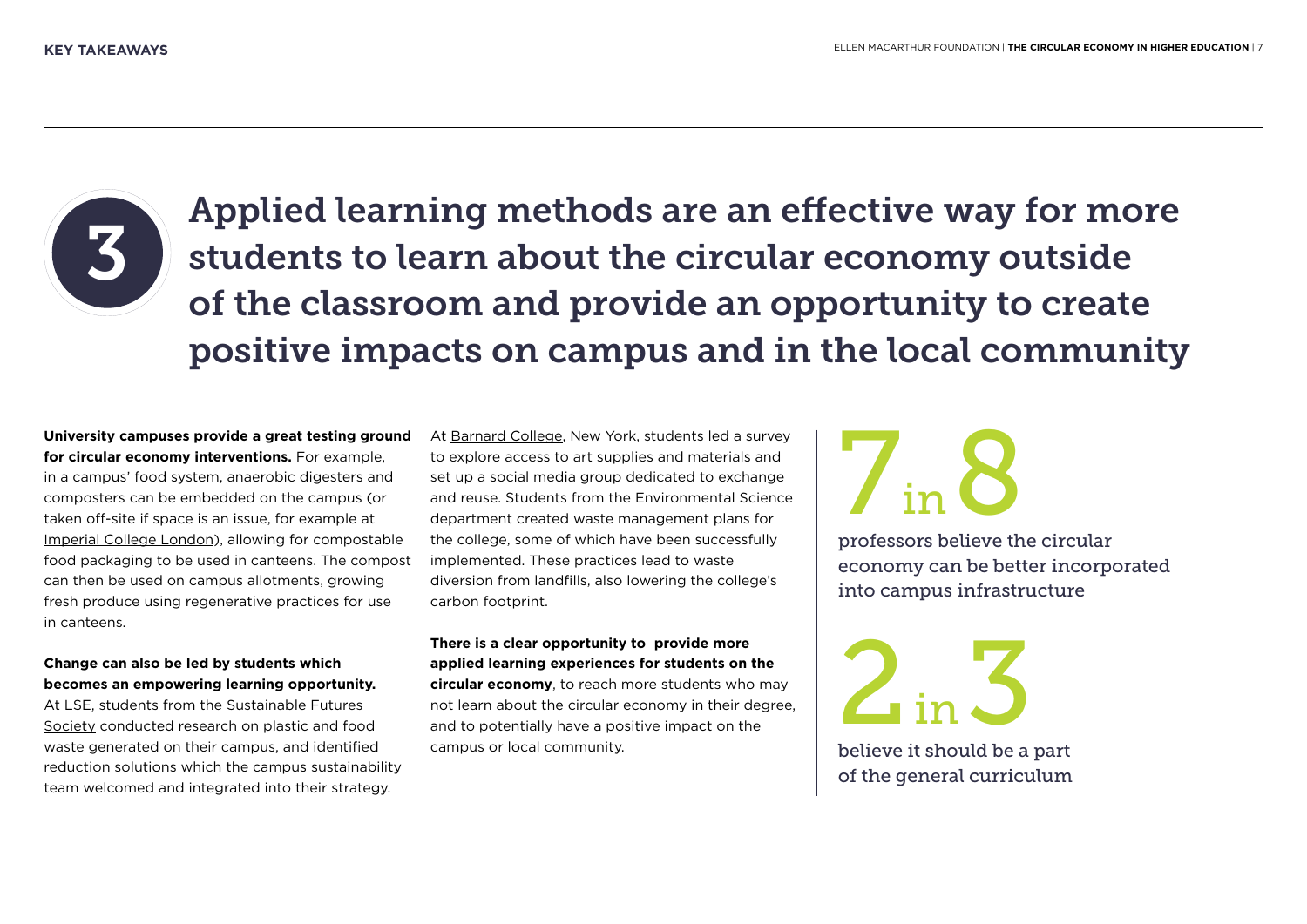

## Administrative barriers pose a challenge to updating existing courses to include circular economy language

From engaging with the Foundation's network of higher education lecturers and professors, we know that it is often easier to teach the circular economy 'by stealth'. There is a significant delay in incorporating the right terminology into official course paperwork — the term 'sustainability' has become more commonplace throughout education and in a variety of disciplines, and it will take time for the term 'circular economy' to achieve the same level of reach. Often, teaching by stealth is more effective rather than waiting for administrative processes to take hold. **It is, however, vital that the foundations are laid now so that circular economy terminology is included in official course paperwork in the future.** Students are increasingly interested in learning about and/or working in the circular economy field. The language used in course titles and syllabi does matter if students are going to find the right courses to learn about the circular economy and take that knowledge into their careers. This language barrier makes it challenging to accurately assess the number of courses where circular economy is taught.

**[Research has shown](https://www.sos-uk.org/post/two-thirds-of-students-want-to-learn-more-about-sustainability) that over 60 percent of all UK university students want to learn more about sustainability, with 87 percent of all students agreeing that their universities should take sustainability seriously.** As the circular economy is key to the overall concept of sustainability as an innovative solutions framework, there is an opportunity for universities to better meet the demand of their students and upskill future leaders to disrupt and transform outdated systems. Teachers should continue pushing to include the language of the circular economy in course syllabi, demonstrating the link between the circular economy and climate change, systems thinking, biodiversity loss, the UN's Sustainable Development Goals, and other sustainability topics.

**We also recommend that universities audit their own courses to better understand the breadth of circular economy courses which can then be advertised to students looking to learn about the circular economy.** Furthermore, as a growing vocational field, it would be useful to survey students to better understand how many are interested in learning specifically about the circular economy and seeking employment in that field.



Over 60% of all UK university students want to learn more about sustainability, with 87% of all students agreeing that their universities should take sustainability seriously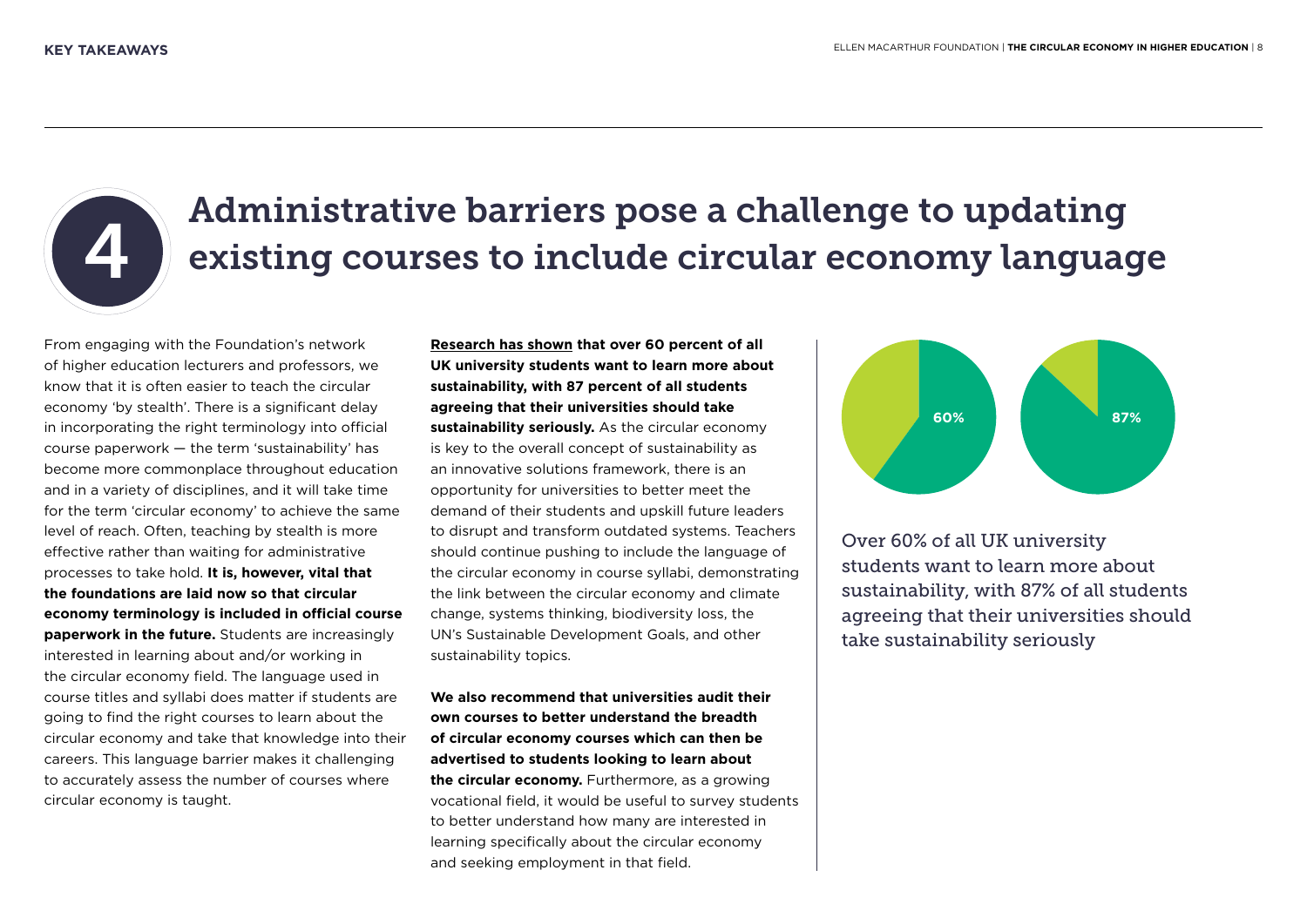

## A universal framework to assess the quality of circular economy courses would be useful to identify and uphold best practice

In addition to above mentioned challenges around naming conventions for courses covering circular economy concepts, there does not yet exist a standard to assess what good looks like when it comes to teaching the circular economy in higher education. [One study](https://www.sciencedirect.com/science/article/pii/S0921344917302835) has found that **in 2017 there were 114 different circular economy definitions currently used by scholars and practitioners.** A

challenge arises when teaching circular economy if a disproportionate emphasis is placed on recycling, while the framing as a systemic shift is often omitted. The Foundation has published a [higher education](https://emf.thirdlight.com/link/mk4v9gsntsgm-63ocgv/@/preview/1?o)  [resource](https://emf.thirdlight.com/link/mk4v9gsntsgm-63ocgv/@/preview/1?o) to help guide educators in correctly framing the circular economy and enabling their students to develop the systems-mindset which is so important when tackling some of the world's biggest challenges.

The Social Business Consulting group has attempted to create such a framework (see p.13 in [full report\)](https://emf.thirdlight.com/link/99ebj9y2329d-qtuntt/@/preview/1?o) which is ripe for further development. It evaluates courses based on how well they cover:

- The three circular economy principles
- Systems thinking
- Elements of the technical and biological cycle
- Modes of teaching and application of knowledge

In order to aid in the understanding of circular economy, the Foundation has developed a [glossary](https://ellenmacarthurfoundation.org/topics/circular-economy-introduction/glossary)  [of commonly-used terms](https://ellenmacarthurfoundation.org/topics/circular-economy-introduction/glossary) that can be applied to any sector of the economy.

# 114

Different circular economy definitions were used by scholars and practitioners in 2017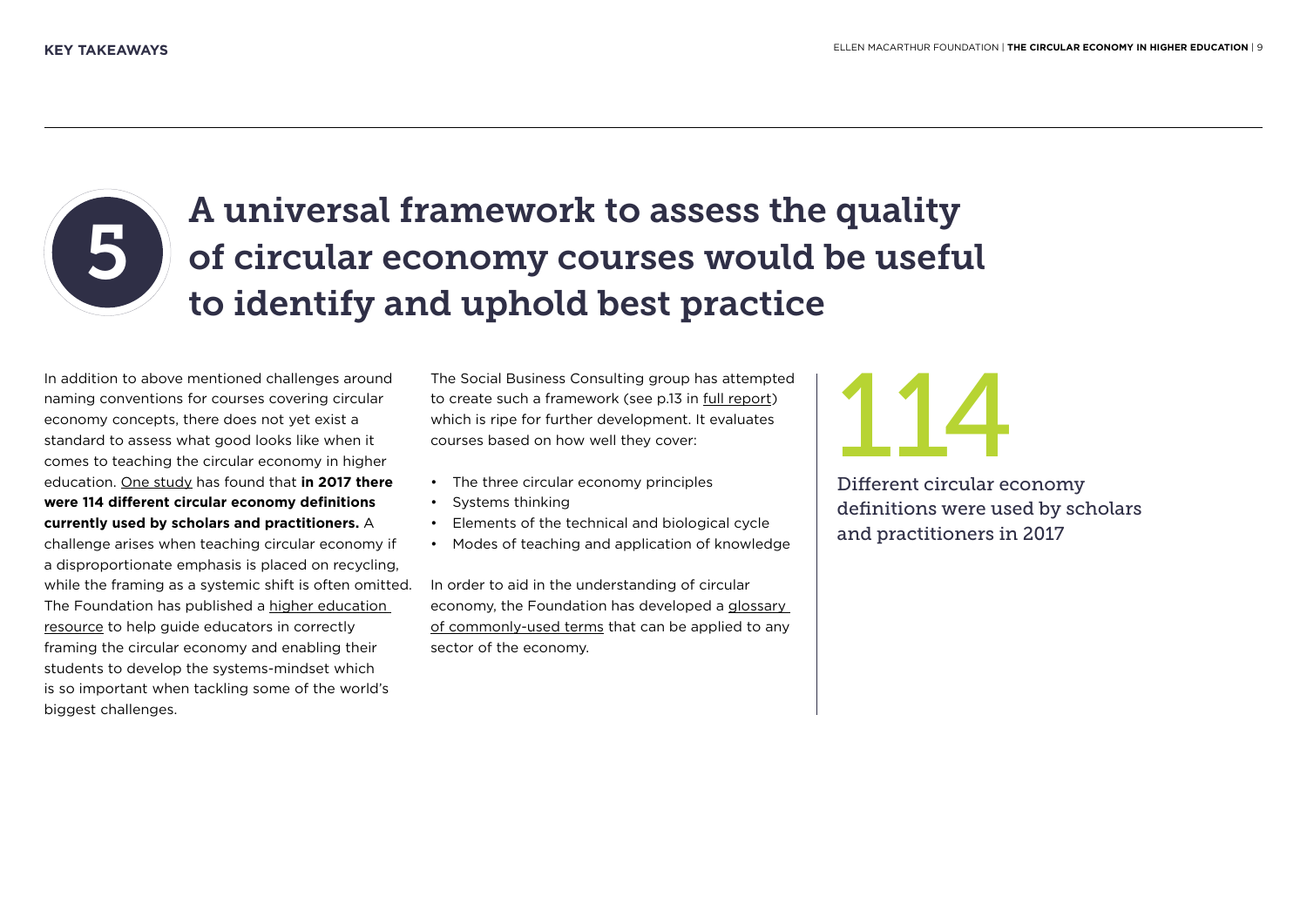If you represent a London-based university and are interested in signing onto the [London Direction of](https://ellenmacarthurfoundation.org/articles/circular-economy-direction-of-travel-statement-for-londons-higher-education)  [Travel,](https://ellenmacarthurfoundation.org/articles/circular-economy-direction-of-travel-statement-for-londons-higher-education) [register your interest here.](https://ellenmacarthurfoundation.wufoo.com/forms/m101omtl1vh8d4f/)

To learn more about the Foundation's activities across Higher Education and how your institution can get involved, reach out to Jennifer Mealing, Higher Education Network Manager **jennifer.mealing@ellenmacarthurfoundation.org**